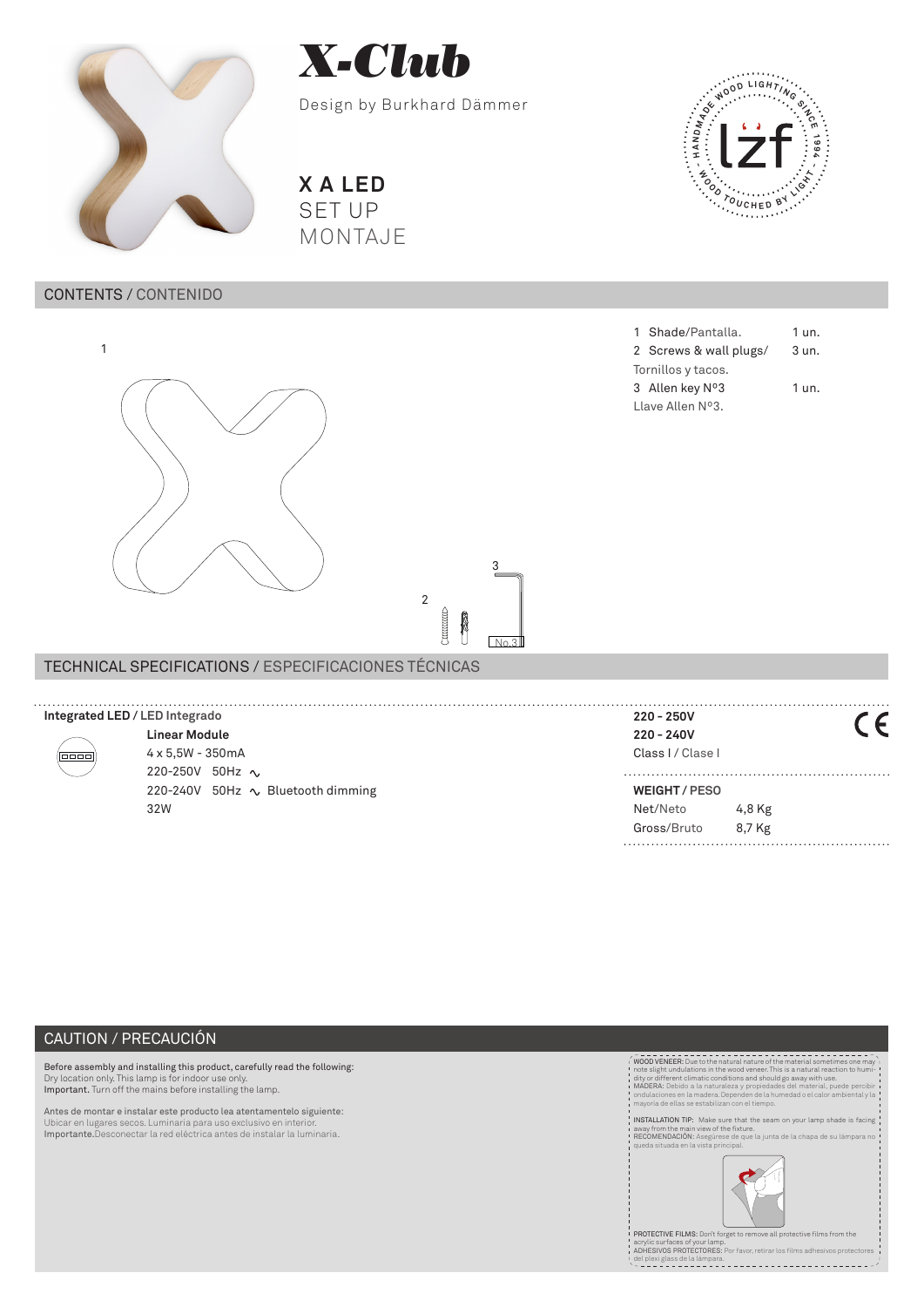# ASSEMBLY INSTRUCTIONS / INSTRUCCIONES DE MONTAJE



Remove these screws to separate the shade from the back plate.

Use la llave allen.

1. Use the Allen key.

Quite los tornillos para separar la pantalla de la tapa trasera.

2. Mark trough the holes in the back plate (A) to drill the holes for wall plugs. Put the wall plugs (B) into the holes. Feed the electrical wires (C) through the back plate (A), fix it to the wall with the screws and connect the electrical wires to the main

Marque a través de los agujeros del soporte trasero los puntos de sujeción para los taladros de los tacos.

Poner los tacos (B) en los agujeros. Pasar los cables electricos (C) a través del soporte trasero (A), fijar a la pared y preparese para conectar.

3. MAINS CONNECTION OPTIONS Turn off the mains before installing the lamp Desconectar la red eléctrica antes de instalar la luminaria.

Connect the lamp to the mains as follows OPTION 1: NON DIMMABLE

You should have a three wire cable coming from the mains.

Connect poles **N** and  $GND$  ( $\neq$ ) as shown in the terminal block Orange. Connect the line (**L**) that goes through the switch of tour installation to the pole **F** (terninal block Orange) Poles D- and D+ are not used.

Conecte la lámpara de la siguiente manera. OPTION 1: NO REGULABLE

Debería tener tres cables viniendo de la red. Conecte **N** y **GND** ( $\frac{1}{2}$ ) como se muestra en la regleta Naranja. Conecte la línea (**L**) en el polo **F** (regleta Naranja) Los polos D- y D+ no se utilizan.

3.

**OPCION 1 NON DIMMABLE NO REGULABLE**

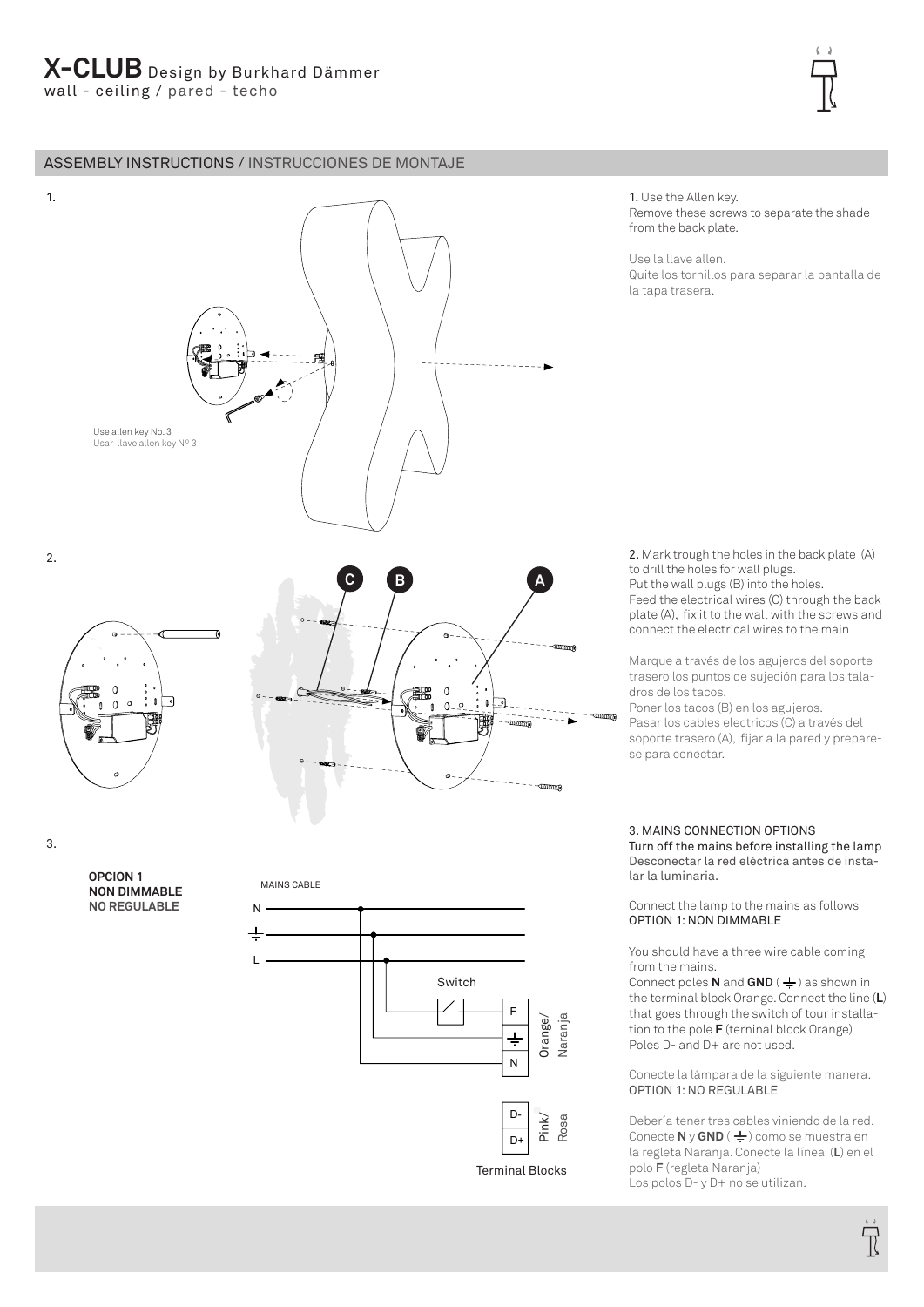# ASSEMBLY INSTRUCTIONS / INSTRUCCIONES DE MONTAJE

**OPCION 2 DIMMING REGULABLE**

**D**





Use allen key No. 3 Usar llave allen key Nº 3

# OPTION 2: DIMMING/REGULABLE

You should have a five wire cable coming from the mains.

**Connect poles N** and **GND** ( $\neq$ ) as shown in the terminal block Orange. Connect the line (**L**) that goes through the switch of tour installation to the pole **F** (terminal block Orange) After connecting the mains wires to the terminal block take the other two wires (the +/ dimming controls) and connect them to the dimming terminal block. (terminal block Pink)

### OPTION 2: NO REGULABLE

Debería tener cinco cables viniendo de la red. **Conecte N v GND** ( $\frac{1}{2}$ ) como se muestra en la regleta Naranja. Conecte la línea (**L**) en el polo **F** (regleta Naranja)

Tras conectar la red electrica, tome los otros dos cables (+/- de control de regulación) y conectelos en la regleta de conexión de regulación (regleta Rosa)

## OPTION 3: BLUETOOTH

You should have a three wire cable coming from the mains.

Connect poles **N** and **GND** ( $\frac{1}{2}$ ) as shown in the terminal block Orange. Connect the line (**L**) that goes through the line dimmer of tour installation to the pole **F** (terninal block Orange)

# OPTION 3: BLUETOOTH

Debería tener tres cables viniendo de la red. Conecte **N** y **GND** ( $\frac{1}{2}$ ) como se muestra en la regleta Naranja. Conecte la línea (**L**) en el polo **F** (regleta Naranja).

### 4. Take the connector from the Driver (D) and connect it to the shade connector (E)

Ahora tome el conector rápido del driver (D) y conectelo al de la pantalla (E).

### 5. Return the shade to its position. Put the holding screws back into place.

Colocar la pantalla en su posición una vez realizada la conexión y fijar los tornillos

### 6. Turn on the mains again.

Conectar tensión eléctrica.